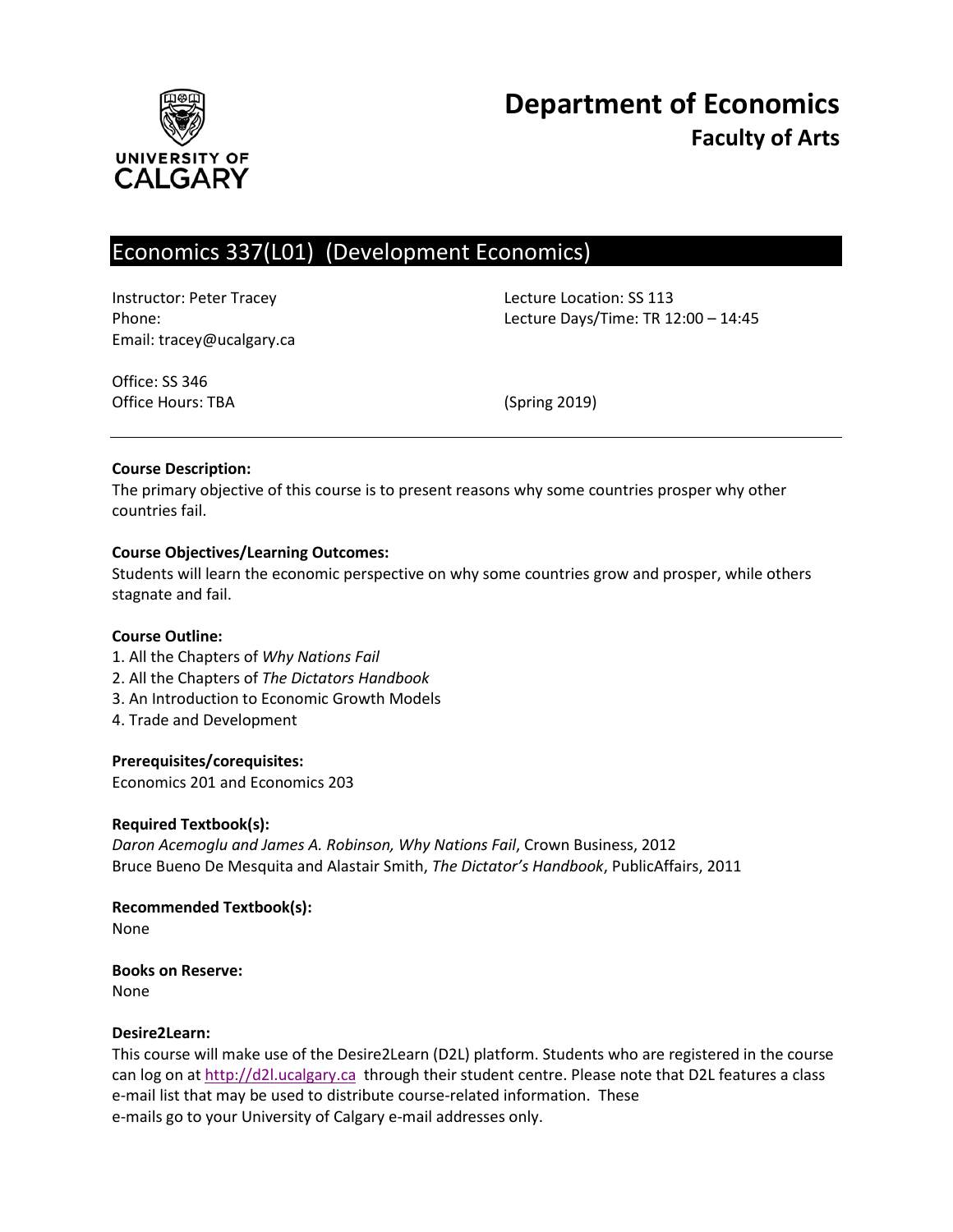## **Grade Determination and Final Examination Details:**

| MIDTERM EXAM      | 20%  |
|-------------------|------|
| FINAL EXAMINATION | 40%  |
| TERM PROJECT      | 40%  |
|                   | 100% |

The official grading system will be used. See <http://www.ucalgary.ca/pubs/calendar/current/f-1-1.html>.

If a student's letter grade on the final exam exceeds their midterm(s) letter grade, the weight of the midterm(s) is (are) transferred to the final exam. The student must have written the midterm(s) or provided supporting documentation for the absence(s) such as a medical note or statutory declaration.

As per the Writing Across the Curriculum Statement in the Calendar, writing and grading thereof will be a factor in the evaluation of student work.

Any student work which remains undistributed after the last day of classes will be available to students through the instructor's office during the instructor's office hours.

The final examination will be comprehensive, scheduled by the Registrar, held in a classroom, and last 2 hours. If a student cannot write their final exam on the date assigned by the Registrar's Office, they need to apply for a deferred exam [www.ucalgary.ca/registrar/exams/deferred\\_final.](http://www.ucalgary.ca/registrar/exams/deferred_final) Under no circumstance will this be accommodated by the Department.

Tests and exams Will Not involve multiple choice questions. Non-programmable calculators Will be allowed during the writing of tests or final examinations.

The exact date for the in-class midterm will be announced at least one week in advance.

THERE WILL BE NO MAKEUP OR DEFERRED QUIZZES/TESTS/EXAMS under any circumstances, nor may the quizzes/tests/exams be written early. Students unable to write the quizzes/tests/exams because of documented illness, family emergency, religious observance, or university-sanctioned event will have the weight shifted to the final examination; otherwise a grade of zero will be assigned.

# **Reappraisal of Grades and Intellectual Honesty:**

*For reappraisal of graded term work, see Calendar I.2* <http://www.ucalgary.ca/pubs/calendar/current/i-2.html>

*For reappraisal of final grade, see Calendar I.3* <http://www.ucalgary.ca/pubs/calendar/current/i-3.html>

*Statement of Intellectual Dishonesty, see Calendar K.4* <http://www.ucalgary.ca/pubs/calendar/current/k-4.html>

*Plagiarism and Other Academic Misconduct, see Calendar K.5* <http://www.ucalgary.ca/pubs/calendar/current/k-5.html>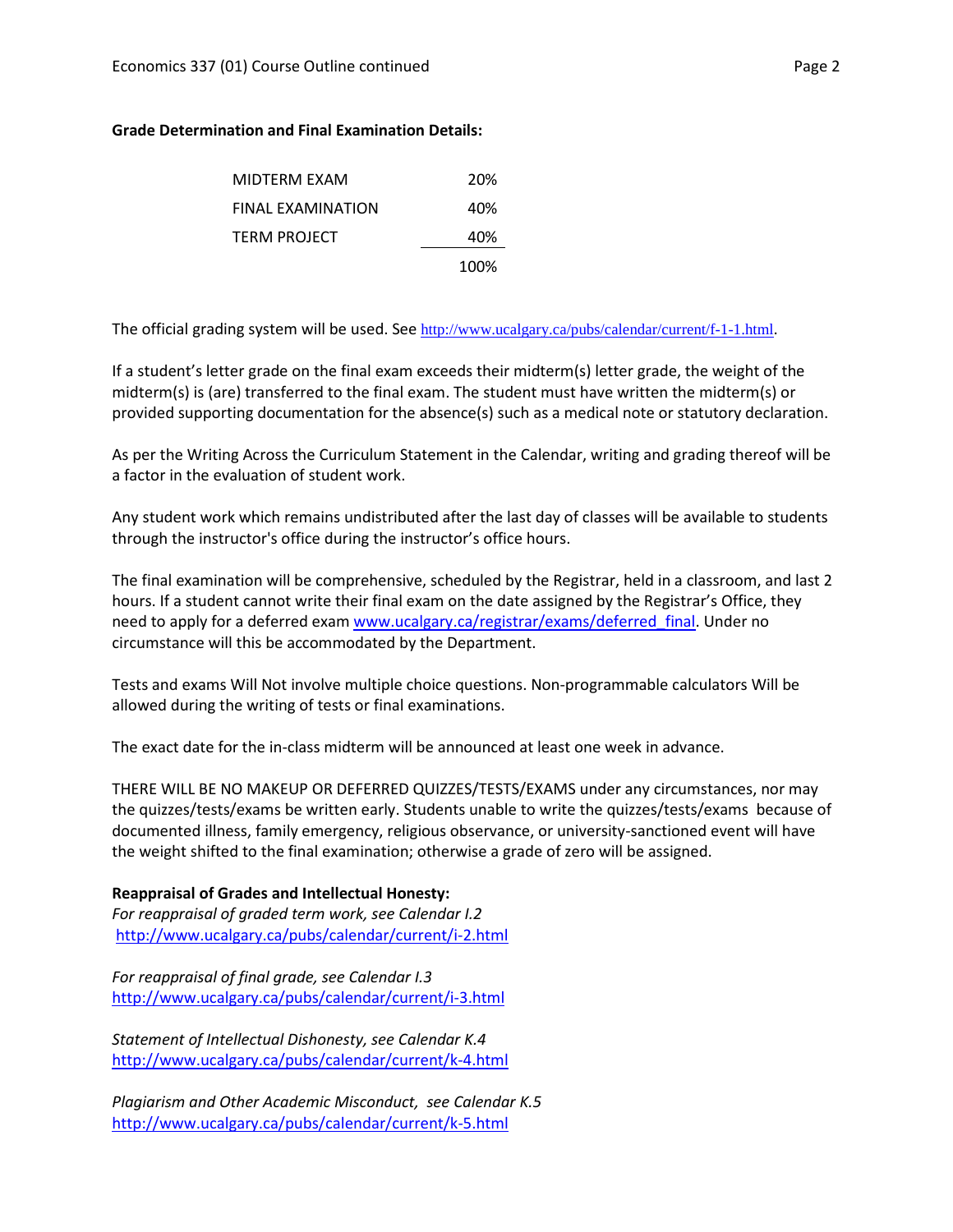## **Academic Accommodations:**

The student accommodation policy can be found at: [ucalgary.ca/access/accommodations/policy.](http://www.ucalgary.ca/access/accommodations/policy)

Students needing an accommodation because of a disability or medical condition should communicate this need to Student Accessibility Services in accordance with the Procedure for Accommodations for Students with Disabilities [ucalgary.ca/policies/files/policies/student-accommodation-policy.](http://www.ucalgary.ca/policies/files/policies/student-accommodation-policy.pdf)

Students needing an Accommodation based on a Protected Ground other than disability should communicate this need, preferably in writing, to the course instructor.

#### **Important Dates:**

Please check:<http://www.ucalgary.ca/pubs/calendar/current/academic-schedule.html>

## **Student Organizations:**

Faculty of Arts Students' Association (F.A.S.A.): Economics Department Representative Office: SS 803, E-mail: [econrep@fasaucalgary.ca](mailto:econrep@fasaucalgary.ca) and Web[: www.fasaucalgary.ca.](http://www.fasaucalgary.ca/)

## **Society of Undergraduates in Economics**:

<https://www.ucalgarysue.com/>

Society of Undergraduates in Economics is a student run organization whose main purpose is to assist undergraduate economics students to succeed both academically and socially at the University of Calgary. Services include access to the exam bank, career events such as Industry Night and information sessions, mentorship programs, and social events for members. They invite you to join by contacting SUE at societyofundergradsineconomics@gmail.com.

## **Faculty of Arts Program Advising and Student Information Resources:**

- Have a question, but not sure where to start? The Arts Students' Centre is your information resource for everything in Arts! Drop in at SS102, call them at 403-220-3580 or email them at [artsads@ucalgary.ca.](mailto:artsads@ucalgary.ca) You can also visit the Faculty of Arts website at <http://arts.ucalgary.ca/undergraduate> which has detailed information on common academic concerns, including program planning and advice.
- For registration (add/drop/swap), paying fees and assistance with your Student Centre, contact Enrolment Services at 403-210-ROCK [7625] or visit them in the MacKimmie Library Block.
- Online writing resources are available at [http://www.ucalgary.ca/ssc/resources/writing-support.](http://www.ucalgary.ca/ssc/resources/writing-support)

## **Evacuation Assembly Point:**

In case of an emergency evacuation during class, students must gather at the designated assembly point nearest to the classroom. The assembly point for this classroom is Professional Faculties Food Court.

## **Safewalk:**

The Safewalk program provides volunteers to walk students safely to their destination anywhere on campus. This service is free and available 24 hrs/day, 365 days a year. **Call 403-220-5333.**